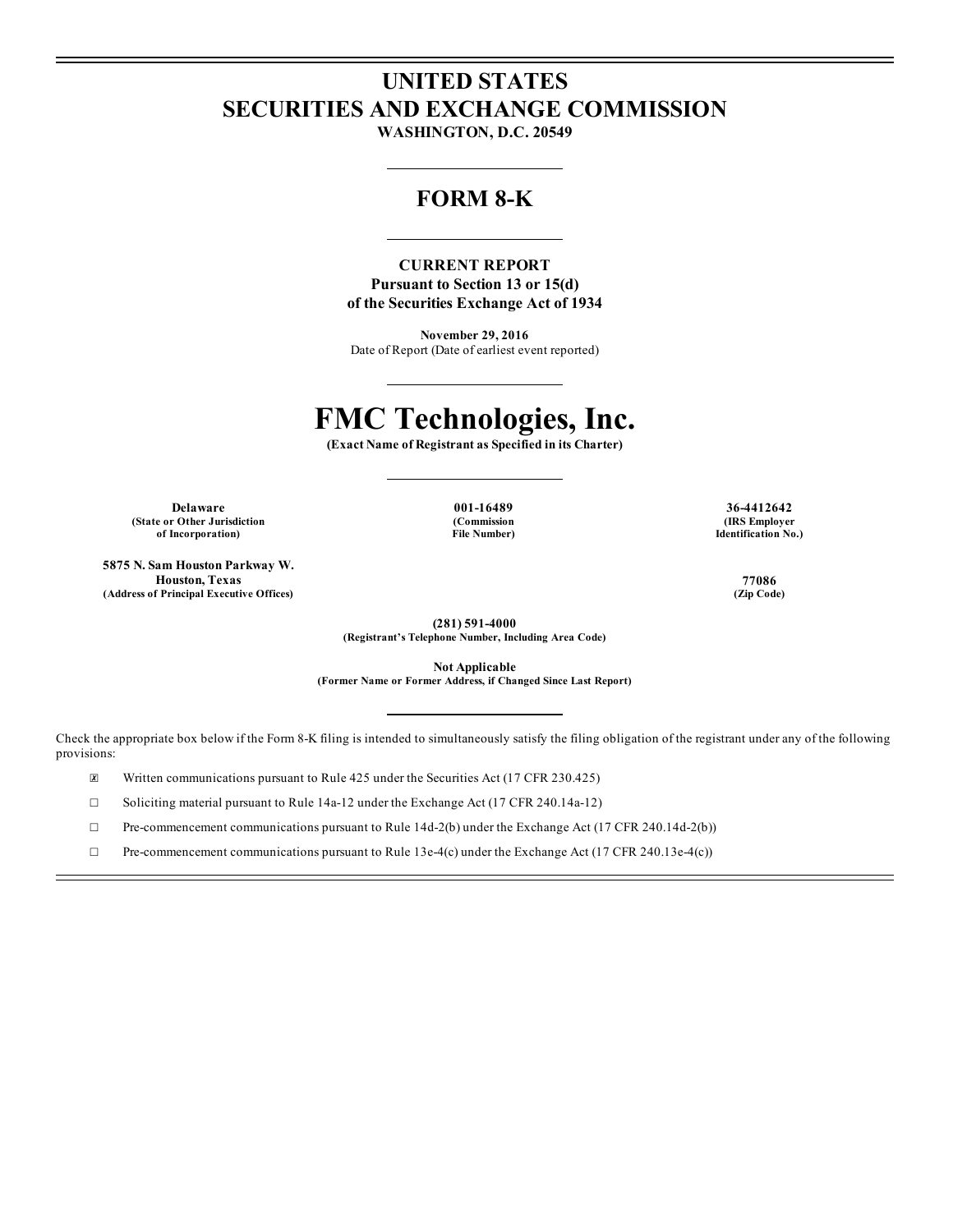#### **Item 8.01 Other Events.**

Technip S.A. ("Technip") announced today that it was recently contacted by the U.S. Department of Justice ("DOJ"), notably regarding offshore platform projects awarded between 2003 and 2007 performed in Brazil by a joint venture company in which Technip was a minority participant and handed over to clients by 2011. Technip has confirmed its intention to cooperate with the DOJ in its inquiry into potential improper payments. Technip has a clearly stated policy and commitment to conduct its business with integrity, fully in line with its Ethics and Compliance Program.

A copy of the announcement is attached as Exhibit 99.1 and is incorporated herein by reference.

#### **Important Information for Investors and Securityholders**

#### **Forward-Looking Statements**

This communication contains "forward-looking statements." All statements other than statements of historical fact contained in this report are forwardlooking statements within the meaning of Section 27A of the United States Securities Act of 1933, as amended (the "Securities Act"), and Section 21E of the United States Securities Exchange Act of 1934, as amended (the "Exchange Act"). Forward-looking statements usually relate to future events and anticipated revenues, earnings, cash flows or other aspects of our operations or operating results. Forward-looking statements are often identified by the words "believe," "expect," "anticipate," "plan," "intend," "foresee," "should," "would," "could," "may," "estimate," "outlook" and similar expressions, including the negative thereof. The absence of these words, however, does not mean that the statements are not forward-looking. These forward-looking statements are based on our current expectations, beliefs and assumptions concerning future developments and business conditions and their potential effect on us. While management believes that these forward-looking statements are reasonable as and when made, there can be no assurance that future developments affecting us will be those that we anticipate.

Factors that could cause actual results to differ materially from those in the forward-looking statements include failure to obtain applicable regulatory or stockholder approvals in a timely manner or otherwise; failure to satisfy other closing conditions to the proposed transactions; failure to obtain favorable opinions from counsel for each company to the effect of how TechnipFMC Limited (to be renamed TechnipFMC plc) ("TechnipFMC") should be treated for U.S. tax purposes as a result of the proposed transaction; risks associated with tax liabilities, or changes in U.S. federal or international tax laws or interpretations to which they are subject, including the risk that the Internal Revenue Service disagrees that TechnipFMC is a foreign corporation for U.S. federal tax purposes; risks that the new businesses will not be integrated successfully or that the combined companies will not realize estimated cost savings, value of certain tax assets, synergies and growth or that such benefits may take longer to realize than expected; failure to realize anticipated benefits of the combined operations; risks relating to unanticipated costs of integration; reductions in client spending or a slowdown in client payments; unanticipated changes relating to competitive factors in the companies' industries; ability to hire and retain key personnel; ability to successfully integrate the companies' businesses; the potential impact of announcement or consummation of the proposed transaction on relationships with third parties, including clients, employees and competitors; ability to attract new clients and retain existing clients in the manner anticipated; reliance on and integration of information technology systems; changes in legislation or governmental regulations affecting the companies; international, national or local economic, social or political conditions that could adversely affect the companies or their clients; conditions in the credit markets; risks associated with assumptions the parties make in connection with the parties' critical accounting estimates and legal proceedings; and the parties' international operations, which are subject to the risks of currency fluctuations and foreign exchange controls.

All of our forward-looking statements involve risks and uncertainties (some of which are significant or beyond our control) and assumptions that could cause actual results to differ materially from our historical experience and our present expectations or projections. You should carefully consider the foregoing factors and the other risks and uncertainties that affect the parties' businesses, including those described in FMC Technologies' ("FMC Technologies") Annual Report on Form 10-K, Quarterly Reports on Form 10-Q, Current Reports on Form 8-K and other documents filed from time to time by FMC Technologies and TechnipFMC with the United States Securities and Exchange Commission (the "SEC") and those described in Technip S.A.'s ("Technip") annual reports, registration documents and other documents filed from time to time with the French financial markets regulator (*Autorité des marchés financiers* or the "AMF"). We wish to caution you not to place undue reliance on any forward-looking statements, which speak only as of the date hereof. We undertake no obligation to publicly update or revise any of our forward-looking statements after the date they are made, whether as a result of new information, future events or otherwise, except to the extent required by law.

#### No Offer or Solicitation

This communication is not intended to and does not constitute an offer to sell or the solicitation of an offer to subscribe for or buy or an invitation to purchase or subscribe for any securities or the solicitation of any vote in any jurisdiction pursuant to the proposed transactions or otherwise, nor shall there be any sale, issuance or transfer of securities in any jurisdiction in contravention of applicable law. No offer of securities shall be made except by means of a prospectus meeting the requirements of Section 10 of the Securities Act and applicable European regulations. Subject to certain exceptions to be approved by the relevant regulators or certain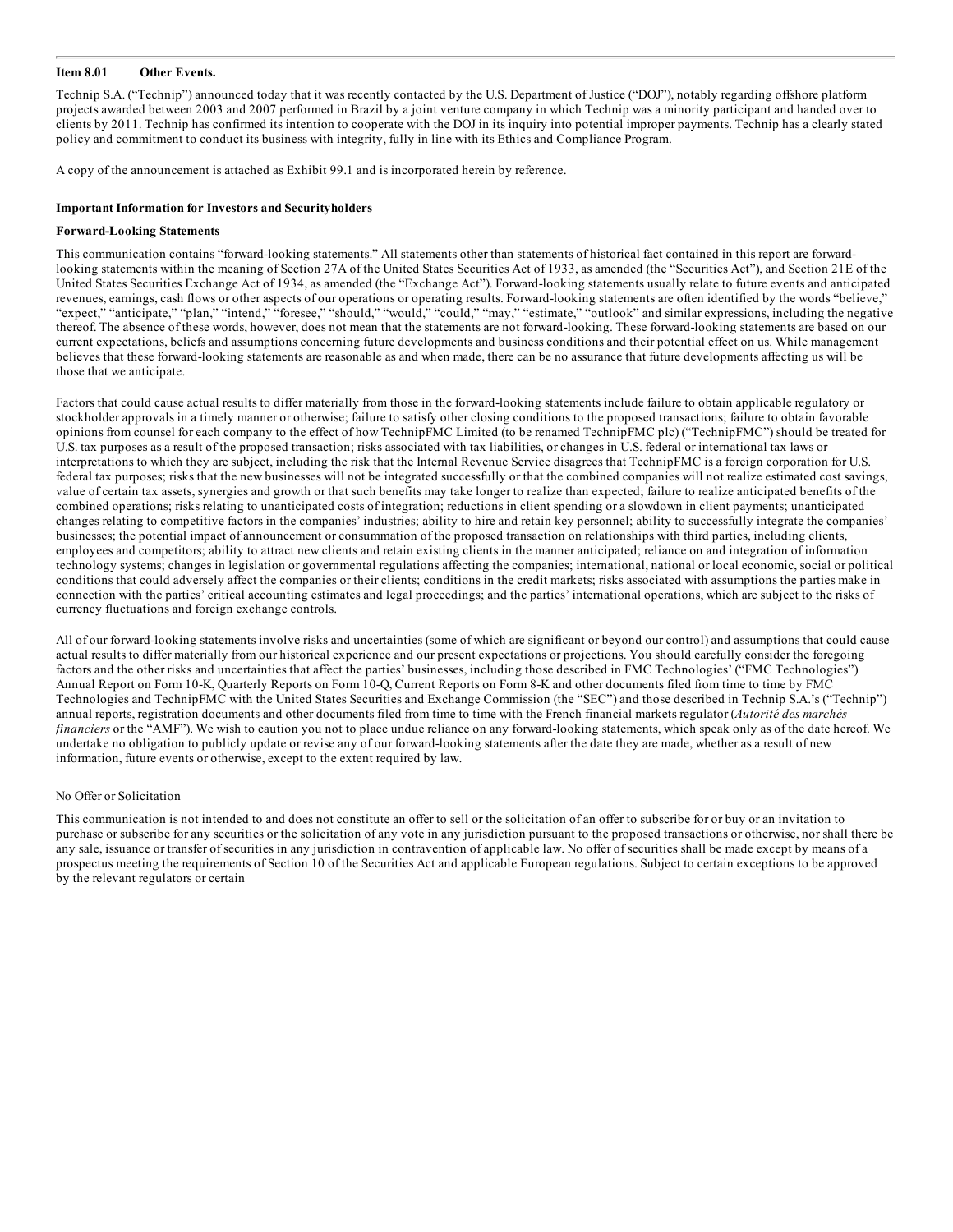facts to be ascertained, the public offer will not be made directly or indirectly, in or into any jurisdiction where to do so would constitute a violation of the laws of such jurisdiction, or by use of the mails or by any means or instrumentality (including without limitation, facsimile transmission, telephone and the internet) of interstate or foreign commerce, or any facility of a national securities exchange, of any such jurisdiction.

#### **Additional Information**

#### Important Additional Information Has Been Filed with the SEC

TechnipFMC has filed with the SEC a registration statement on Form S-4, which includes a proxy statement of FMC Technologies that also constitutes a prospectus of TechnipFMC (the "proxy statement/prospectus"). The registration statement on Form S-4 was declared effective by the SEC on October 24, 2016 and a definitive proxy statement/prospectus has been delivered as required by applicable law. **INVESTORS AND STOCKHOLDERS ARE URGED TO CAREFULLY READ THE DEFINITIVE PROXY STATEMENT/PROSPECTUS, AND OTHER RELEVANT DOCUMENTS FILED OR TO BE FILED WITH THE SEC, IN THEIR ENTIRETY WHEN THEY BECOME AVAILABLE BECAUSE THEY CONTAIN OR WILL CONTAIN IMPORTANT INFORMATION ABOUT FMC TECHNOLOGIES, TECHNIP, TECHNIPFMC, THE PROPOSED TRANSACTIONS AND RELATED MATTERS**. Investors and stockholders can obtain free copies of the definitive proxy statement/prospectus and other documents filed with the SEC by the parties through the website maintained by the SEC at www.sec.gov. In addition, investors and stockholders can obtain free copies of the definitive proxy statement/prospectus and other documents filed with the SEC on FMC Technologies' website at www.fmctechnologies.com (for documents filed with the SEC by FMC Technologies) or on Technip's website at www.technip.com (for documents filed with the SEC by Technip).

#### Important Additional Information Has Been Made Available in an Information Document

Technip has made available an information document in connection with the Technip meeting of stockholders called to approve the proposed transaction (the "Information Document"). **INVESTORS AND STOCKHOLDERS ARE URGED TO CAREFULLY READ THE INFORMATION DOCUMENT, AND** OTHER RELEVANT DOCUMENTS PUBLISHED OR TO BE PUBLISHED ON THE TECHNIP WEBSITE, IN THEIR ENTIRETY BECAUSE THEY **CONTAIN OR WILL CONTAIN IMPORTANT INFORMATION ABOUT FMC TECHNOLOGIES, TECHNIP, TECHNIPFMC, THE PROPOSED TRANSACTIONS AND RELATED MATTERS.** Investors and stockholders can obtain free copies of the Information Document from Technip on its website at www.technip.com.

#### Important Additional Information Will be Made Available in a Prospectus Prepared in Accordance with the EU Prospectus Directive

TechnipFMC will make publicly available a prospectus, prepared in accordance with the EU Prospectus Directive 2003/71/EC, with respect to the issuance of new shares as a result of the proposed transaction and their admission to trading on the regulated market of Euronext Paris (including any supplement thereto, the "Admission Prospectus"). **INVESTORS AND STOCKHOLDERS ARE URGED TO CAREFULLY READ THE ADMISSION PROSPECTUS, AND OTHER RELEVANT DOCUMENTS, IN THEIR ENTIRETY WHEN THEY BECOME AVAILABLE BECAUSE THEY WILL CONTAIN IMPORTANT INFORMATION ABOUT FMC TECHNOLOGIES, TECHNIP, TECHNIPFMC, THE PROPOSED TRANSACTIONS AND RELATED MATTERS**. Investors and stockholders will be able to obtain free copies of the Admission Prospectus from TechnipFMC when available.

#### Participants in the Solicitation

FMC Technologies, Technip, TechnipFMC and their respective directors and executive officers may be deemed to be participants in the solicitation of proxies from the stockholders of FMC Technologies and Technip, respectively, in respect of the proposed transactions contemplated by the definitive proxy statement/prospectus and the Information Document. Information regarding the persons who are, under the rules of the SEC, participants in the solicitation of the stockholders of FMC Technologies and Technip, respectively, in connection with the proposed transactions, including a description of their direct or indirect interests, by security holdings or otherwise, is set forth in the definitive proxy statement/prospectus filed with the SEC. Information regarding FMC Technologies' directors and executive officers is contained in FMC Technologies' Annual Report on Form 10-K for the year ended December 31, 2015 and its Proxy Statement on Schedule 14A, dated March 25, 2016, which are filed with the SEC and can be obtained free of charge from the sources indicated above. Information regarding Technip's directors and executive officers is contained in Technip's Annual Report for the year ended December 31, 2015 filed with the AMF and can be obtained free of charge from the sources indicated above.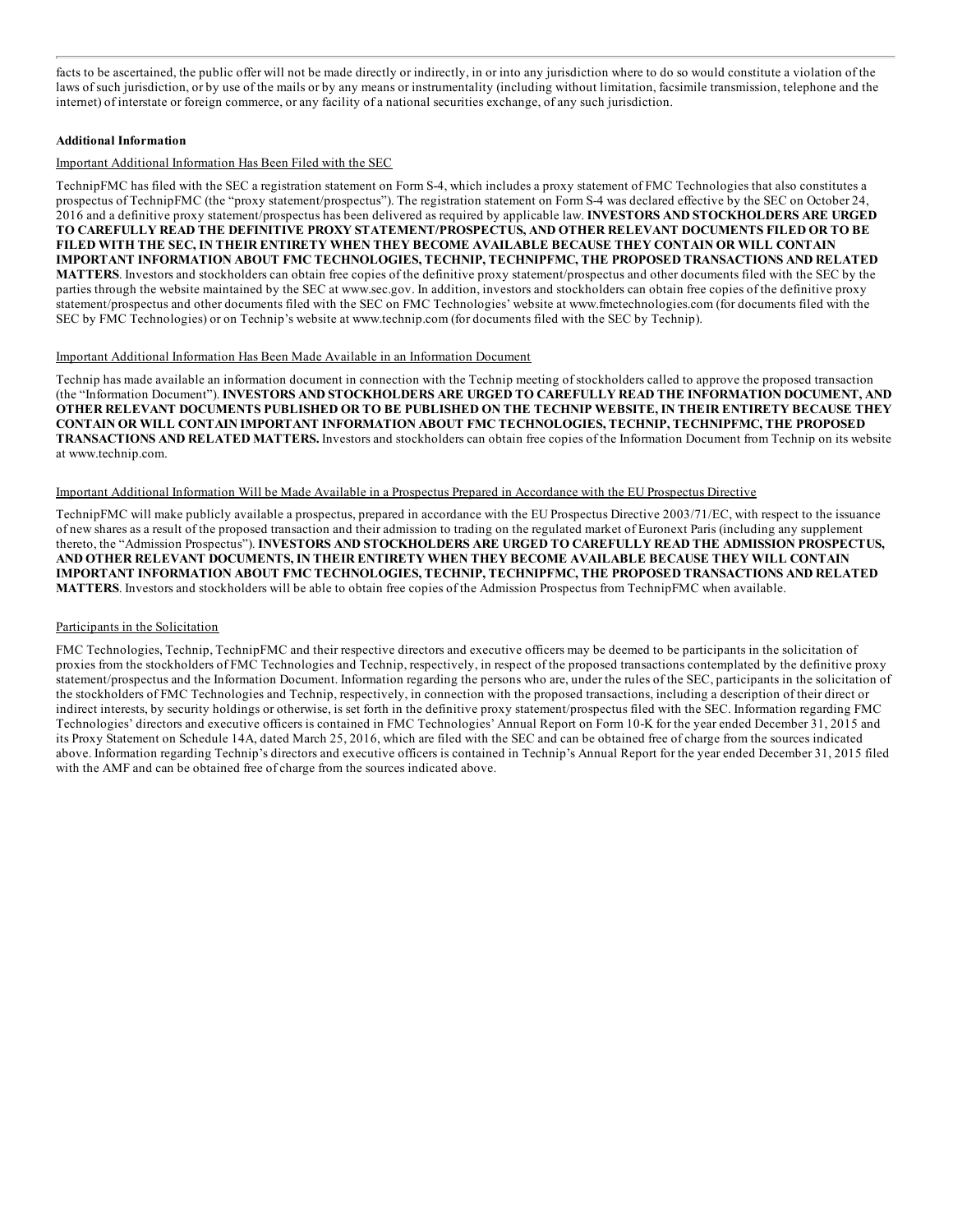#### **Item 9.01 Financial Statements and Exhibits.**

(d) Exhibits

### **Exhibit No. Description**

99.1 Announcement of Technip S.A. made on November 29, 2016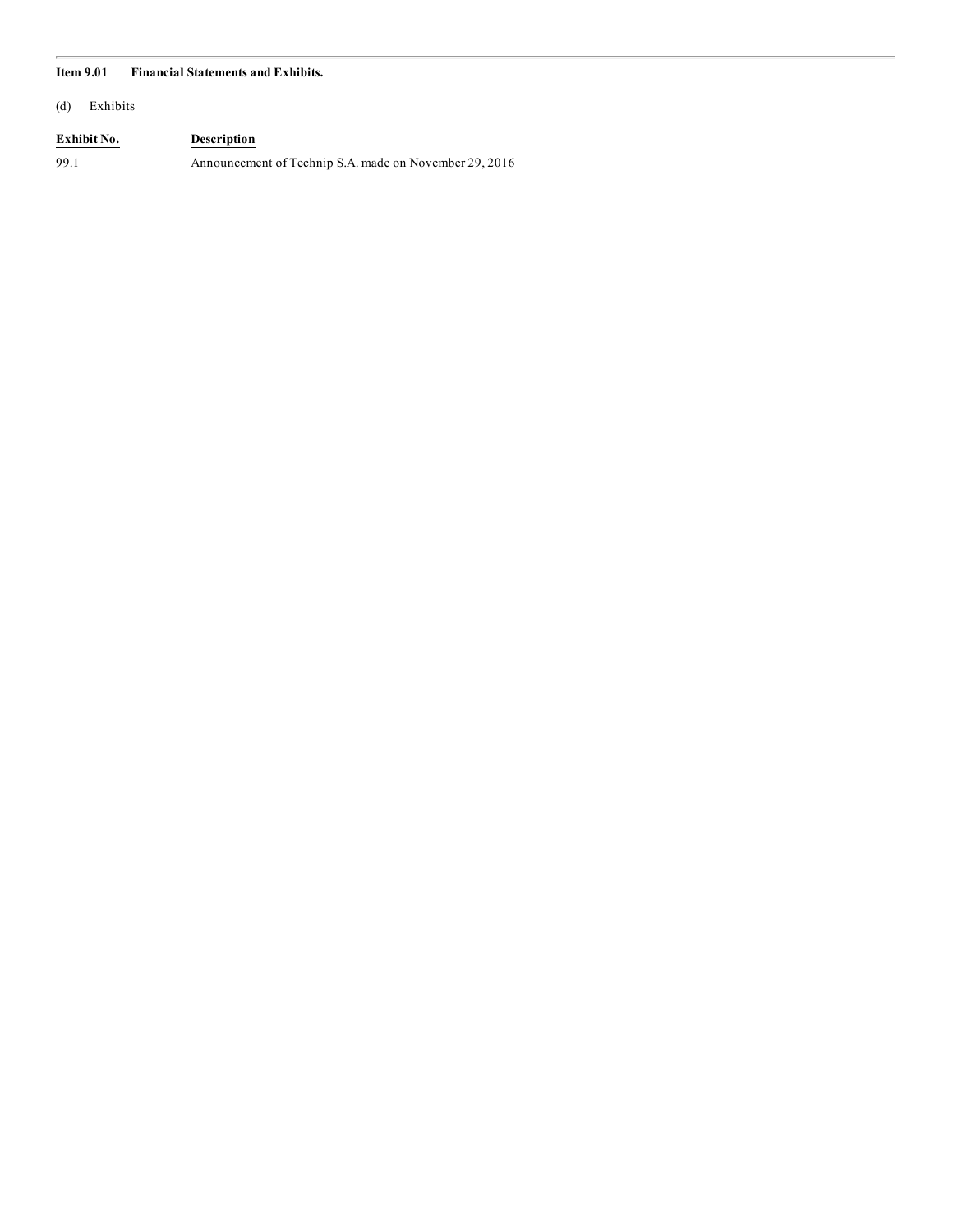#### **SIGNATURE**

Pursuant to the requirements of the Securities Exchange Act of 1934, the Registrant has duly caused this report to be signed on its behalf by the undersigned hereunto duly authorized.

Dated: November 29, 2016 By:

FMC Technologies, Inc.

/s/ Dianne B. Ralston

Name: Dianne B. Ralston

Title: Senior Vice President, General Counsel and Secretary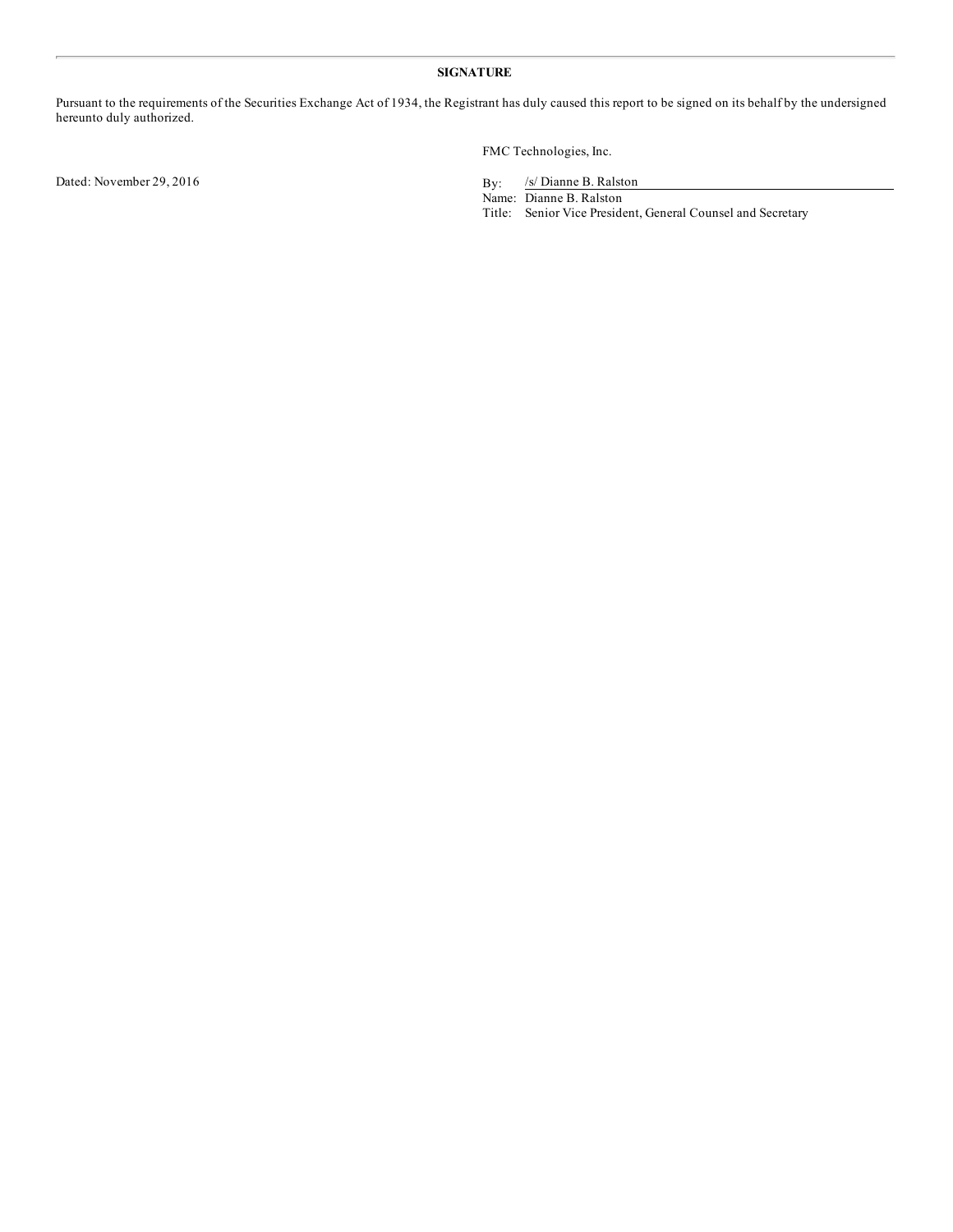## **Exhibit No. Description**

99.1 Announcement of Technip S.A. made on November 29, 2016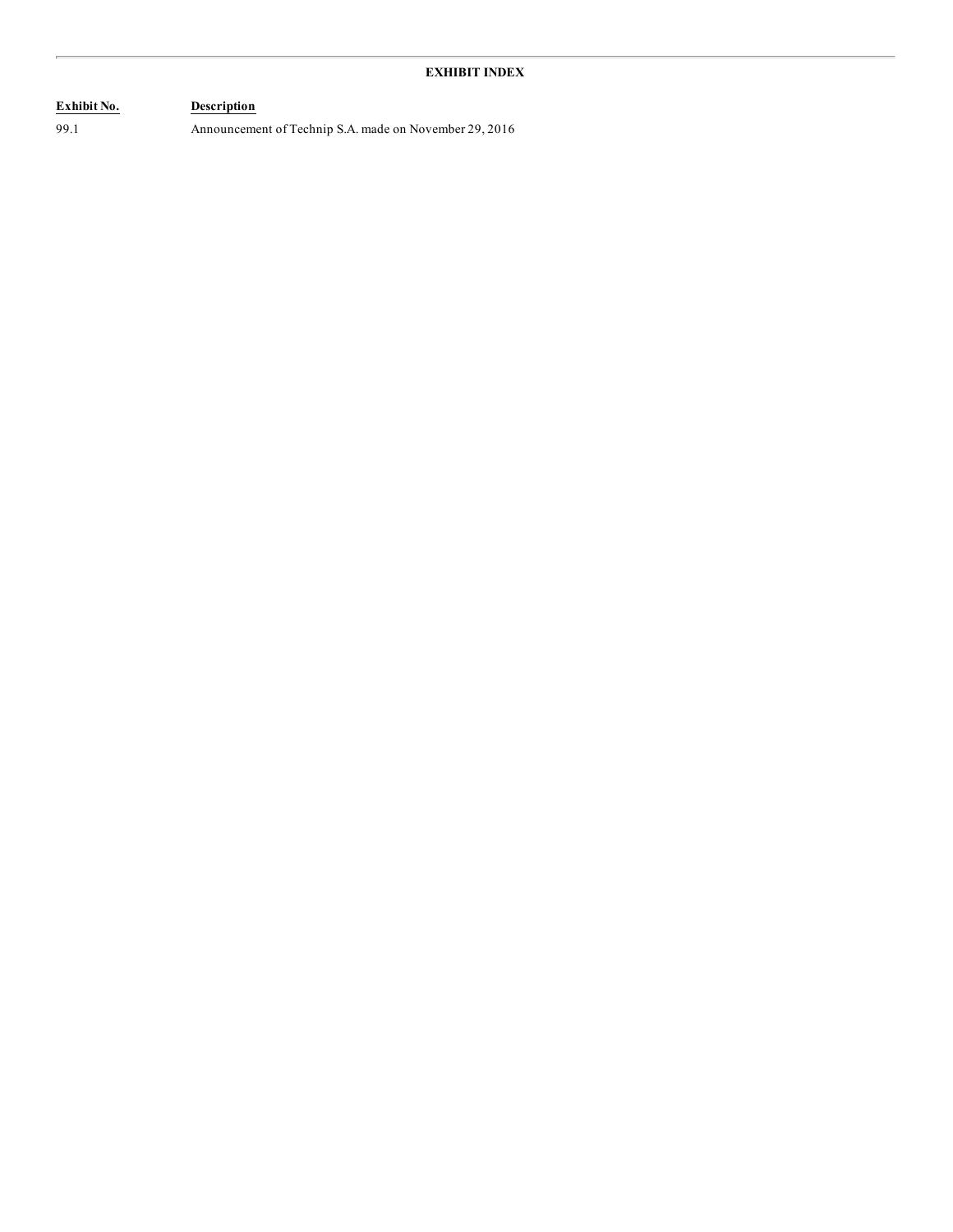**Exhibit 99.1**



Press Release Paris, November 29, 2016

### **Additional Information prior to Extraordinary General Meetings of December 5, 2016**

#### **Additional information – RCF**

Technip has obtained confirmation from the majority of the lenders to its  $\epsilon$  1 billion Revolving Credit Facility ("RCF") to a waiver related to the completion of the merger with FMC Technologies so that this facility is available to TechnipFMC after completion of the merger.

#### **Additional information – other**

It has been widely reported that the US Department of Justice ("DOJ") has been examining international oil and gas projects in Brazil. Technip was recently contacted by the DOJ, notably regarding offshore platform projects awarded between 2003 and 2007, performed in Brazil by a joint venture company in which Technip was a minority participant and handed over to clients by 2011. Technip has confirmed its intention to cooperate with the DOJ in its enquiry into potential improper payments. Technip has a clearly stated policy and commitment to conduct its business with integrity, fully in line with its Ethics and Compliance Program.

#### **Additional information – Share buyback program Termination of current share buyback program**

Pursuant to the share purchase agreement entered into by Technip with an investment services provider on August 3, 2016 (see press release of August 4, 2016), which terminated on November 25, 2016, Technip has purchased 3,093,601 Technip shares under its share buyback program.

#### **Implementation of new share buyback program**

Technip signed today a new agreement with the same investment services provider for the purchase of up to 74,555 additional Technip shares before December 31, 2016 in furtherance of its share buyback program, in line with its stated policy to neutralize the dilution created by the scrip dividend, provided that the price per share does not exceed the maximum purchase price approved by the Annual General Meeting of April 28, 2015 (i.e.  $\epsilon$  65).

Any such additional share bought back by Technip as well as the 3,093,601 shares bought back under the terminated share purchase agreement will be cancelled.

Technip is a world leader in project management, engineering and construction for the energy industry.

From the deepest Subsea oil & gas developments to the largest and most complex Offshore and Onshore infrastructures, close to 31,000 people are constantly offering the best solutions and most innovative technologies to meet the world's energy challenges.

°  $\circ$   $\circ$ 

Present in 45 countries, Technip has state-of-the-art industrial assets on all continents and operates a fleet of specialized vessels for pipeline installation and subsea construction.

Technip shares are listed on the Euronext Paris exchange, and its ADR is traded in the US on the OTCQX marketplace as an American Depositary Receipt (OTCQX: TKPPY).